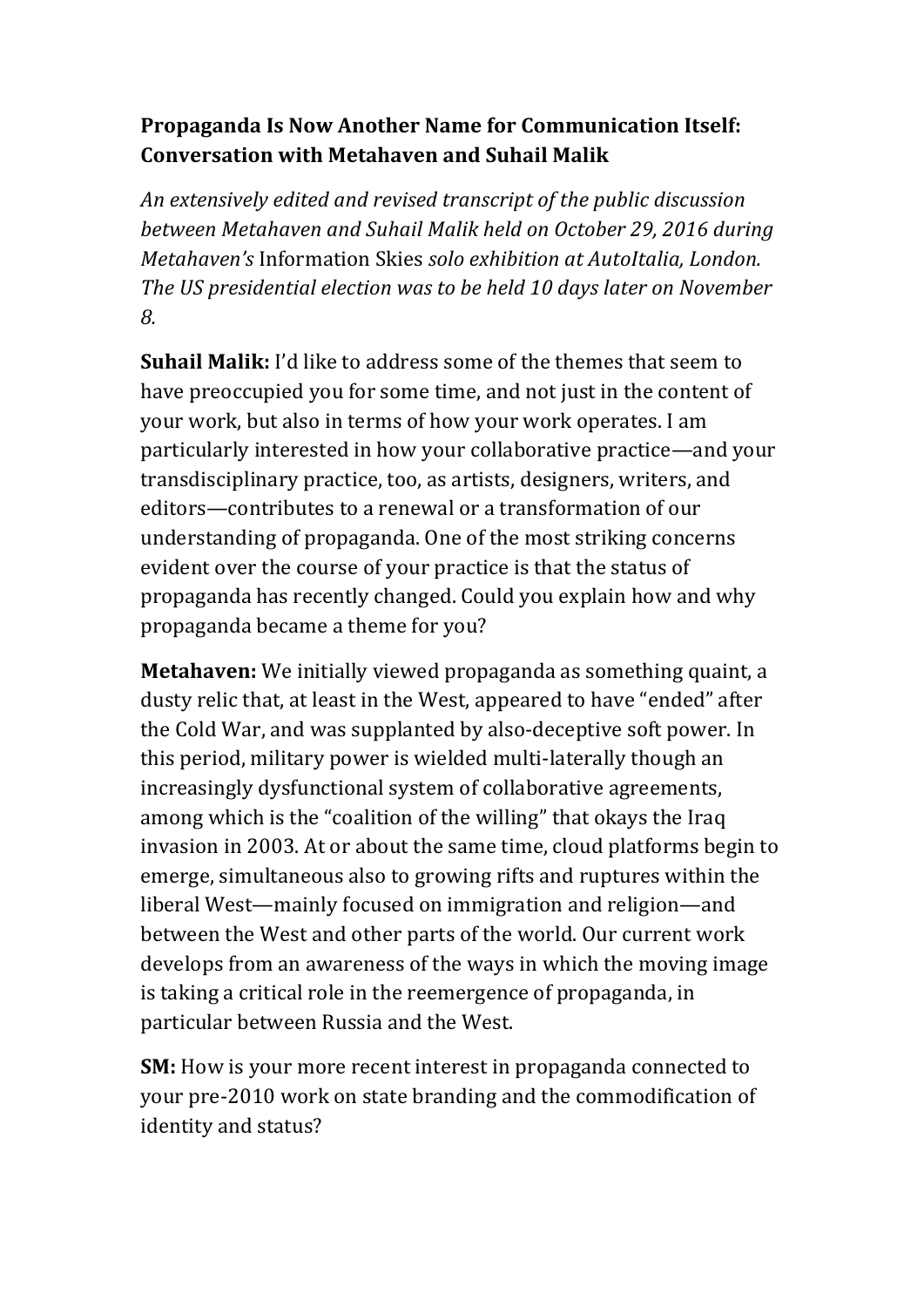**MH:** States in the post-1989 era were presumed to become market actors, having left behind a competition for political hegemony. Soft power is then simply the brand image of an actor in this marketplace—which is not just economical, but also one of ideas. The idea of soft power, like propaganda, is premised on telling stories. In convergence with a planetary "cloud," the means to tell stories proliferate and become more evenly distributed. Propaganda emerges as the former marketplace of ideas is transformed into an increasingly unregulated arena of free speech, where it is possible to achieve remarkable results even when holding comparatively little actual power, aided by the scaling and network effects of the platform itself. From pseudo-television to hacking, this proliferation of the means to tell stories and advance interests through the computational "megastructure" has been paired with a decreasing focus on democracy and rule of law as foundations for legitimacy. These principles are being taken for granted, or gradually replaced by more base-level ideas of "effectiveness." It's not an accident so much as a design feature of this new model of power that during the July 2016 socalled coup d'état, Turkish president Recep Erdoğan addresses the nation via Apple FaceTime.

The assumption that digital platforms would somehow be naturally inscribed with liberal values and would thus inherently serve as instruments of soft power—for example, for the US and its allies—led the US to enter the 2010 cycle of revolutionary events in North Africa and the Middle East. The idea was that Twitter and other platforms would provide the additional soft power that would give these events a certain political signature, while in fact, the era of soft power lay just behind us.

**SM:** This became explicit when Egyptian authorities blocked the use of Twitter in Tahrir Square during the Arab Spring because the platform was said to be the main organizing medium there. It then became clear that the US state was heavily backing Twitter and putting pressure on the Egyptian authorities to keep it open; the Egyptian state ultimately complied.

**MH:** Many media stories claim that this or that revolution or uprising started "with my Facebook post," a myth, a standard technodeterminist narrative, framed to benefit the role of the West. In *Uncorporate Identity*, we addressed the unpairing of political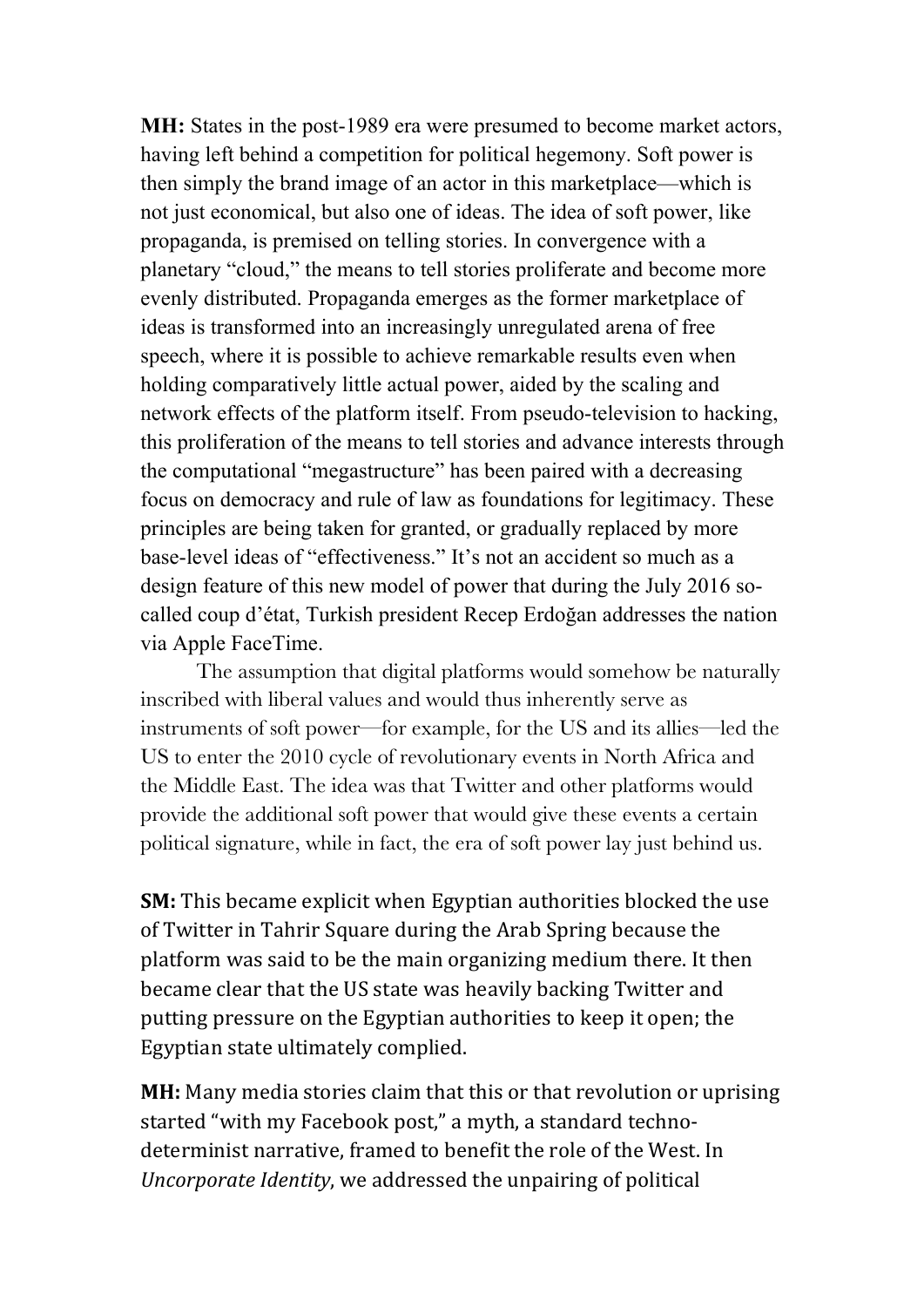outcomes from their standards of communication, as is exemplified by the hypothetical case in which the United States has vanished from the earth, but everybody keeps on speaking English.

**SM:** But cloud platforms have also become actors themselves.

**MH:** YouTube was created in 2005 and bought by Google in 2006. Russia Today also started in 2005. There are a whole bunch of influential platforms that were founded in the mid-2000s and became more visible later on.

**SM:** I want to come back to the "it all started with my Facebook post" meme. What's quite telling about that claim is the way in which an individual actor can have systemic effects. Before the internet you needed to go through mediating institutions to amplify your claims or criticisms. The "it all started with my Facebook post" myth speaks to how small actors can now have large effects, *and* to how largescale actors don't necessarily have large effects. There's a kind of scrambling of scales between announcements and actions or effects going on.

The usual verification processes break down, so any transmission is *at once* the signal, the content, and also propaganda somehow. It's not clear what counts as content, what counts as affect, and what counts as persuasion. What seems to be at the core of *The Sprawl* is the feeling that propaganda has become another name for communication itself.

If so, the modern and critical view of propaganda as distinct from truth, as a kind of deception that undercuts truth, or as a form of communication that's dictated only by power, doesn't hold for network-based communication anymore. Instead, you cannot tell whether communication conveys power or a truth—whether it's subjective truth, or epistemological truth, and so on.

### **MH:** Maybe.

**SM:** However, one faction of the critical Left, and also of liberalism for that matter, certainly held on to this distinction. There was a clear sense from the Enlightenment onward that propaganda was to be treated with suspicion—that, at least in principle, it should be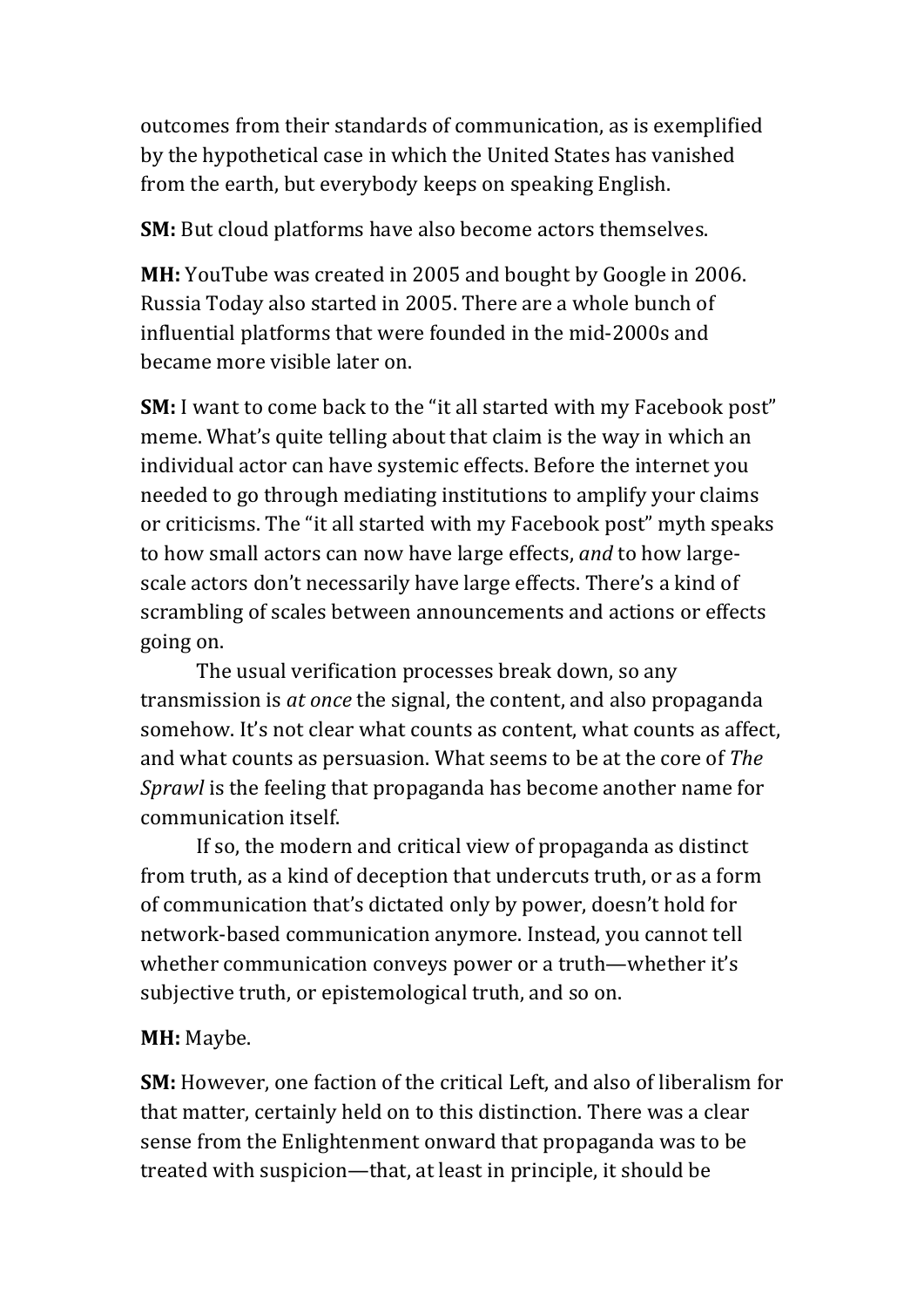possible to demarcate a rational claim from propagandistic claims. That's the critical task. Rationalists argued for the elimination of propaganda as a basis for action. We can also see this conveyed in now prevalent notions of the market as a kind of rational mechanism: "the *market* says," "the *market* dictates," and so on. The market is held to be a kind of enacted knowledge, which isn't determined by propaganda. In effect, it's considered a systemic process for producing rational social truths. Politics, on the other hand, is considered the domain of propaganda—full of interests and distortions of the otherwise neutral informational operation of market pricing. But this perspective seems to assume that information *is* rationally communicative and *not* propaganda. Are you saying that this distinction was always untenable?

**MH:** Let us explain. When you say that scientific knowledge has to some degree shattered our older belief systems, and that we now exist on a kind of ground zero where we understand truth scientifically…

**SM:** That's the Enlightenment claim.

**MH:** Then we've also been disenchanted on a cosmic scale. Peter Sloterdijk writes about the "celestial domes" that once seemed to hold our lives together, and asks: how do we keep on living now that these protective domes are shattered and now that we are naked under indifferent heavens? Sloterdijk claims that all human life has always only been possible within a bubble. In spite and precisely because of our cosmic disenchantment, we create bubbles for ourselves in which we temporarily, artificially restore the possibility of belief. And then our theory, which is not really a theory at all, is actually that propaganda bubbles, as pop-ups for alternative truths, say, "this may or may not be true, but let's act as if it is." It becomes a matter of version against version. The truth is decided on by the rendering speed of one bubble versus that of the other bubble. The most effectively, all-encompassingly rendered bubble thus produces a new fact. Both the averted coup in Turkey and the Brexit campaign in the UK followed this logic.

The main point of this bubble theory of truth is that a fictional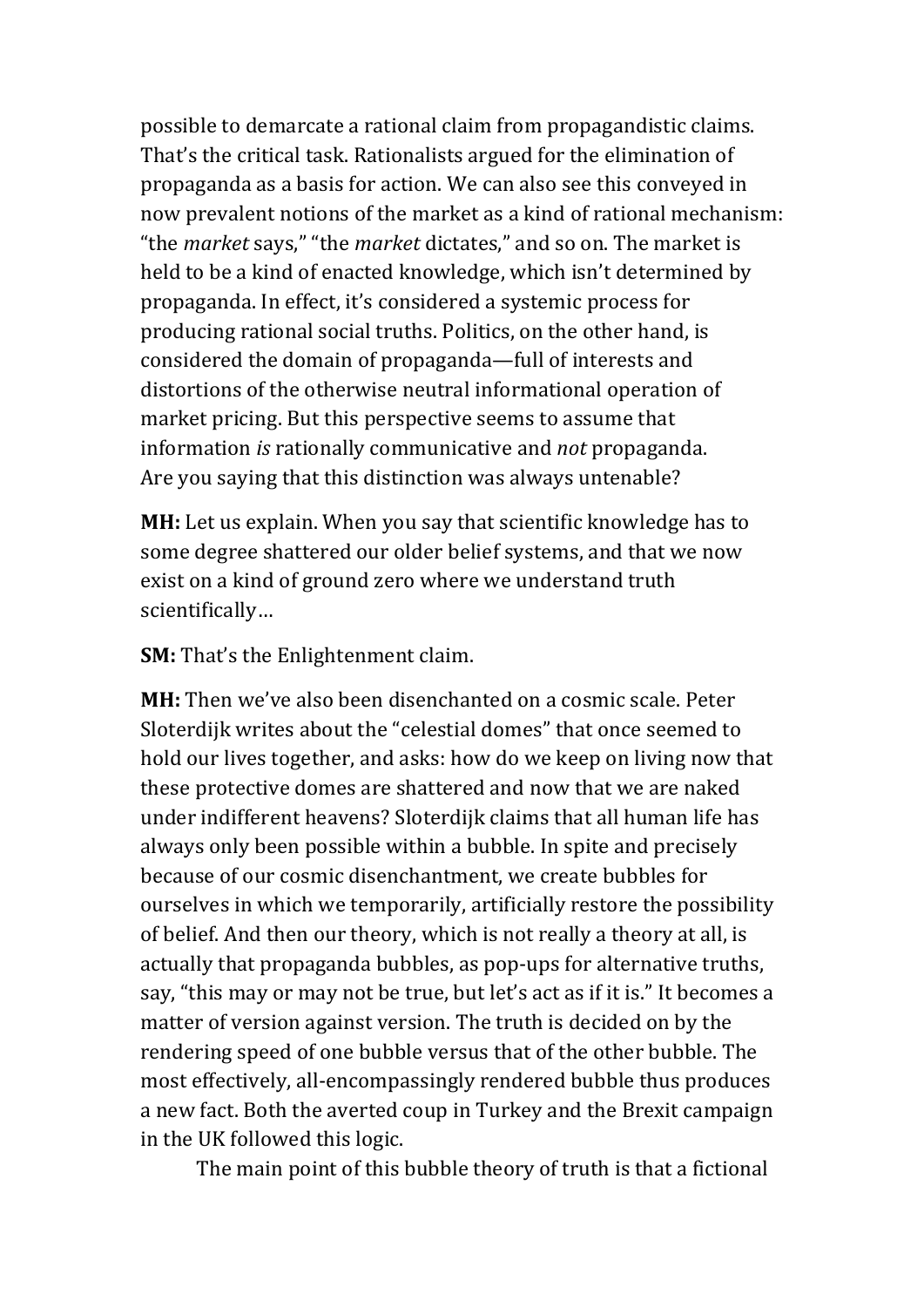opponent is much stronger than a real opponent. Via platforminduced hypnosis, citizens got the idea that their Brexit vote made them into patriotic heroes saving the National Health Service, or that they would be casting a protest vote that wouldn't matter anyway, or doing this partially in virtual reality fantasyland. Because on the other side were the "all-powerful liberals"…

**SM:** People like us.

**MH:** Yeah, the people who also didn't see it coming.

**SM:** Trump is another obvious example of this: there's a massive scaling from the individual contributions to Facebook, people living within their own filter bubble, which is perhaps another version of the bubble that Sloterdijk is talking about. Eli Pariser talks about how filter bubbles shatter social cohesion.

But why is this considered such a big problem? It's worth asking that question, not to throw the expectation of social cohesion under the bus but rather to better understand what it actually means. Its corrosion is only a problem if you hold onto an Enlightenment version of civil society as a place of competing public interests that ultimately produce a perspective close to rational truth, through some kind of deliberative democracy. By contrast, the cloud-based bubbles you mention are specific, technically organized enactments of what in the late 1970s Jean-François Lyotard described as the breakdown of the metanarratives of modernity through information processes. For Lyotard, the grand narratives of the Enlightenment notably, emancipation through knowledge, or rather emancipation *and* knowledge as producers of the "good" society—break down because they lose legitimacy through the horizontal distribution of information in network societies. This results in numerous different narratives, each coherent as a self-contained bubble that spread subjective opinions that only reinforce themselves. This happens because the material condition of the network doesn't require any reference to a greater, socially organizing narrative as a basic normative constraint.

What's key in this transformation of the social bond is that subjectification becomes the condition for truth. The bubble refers to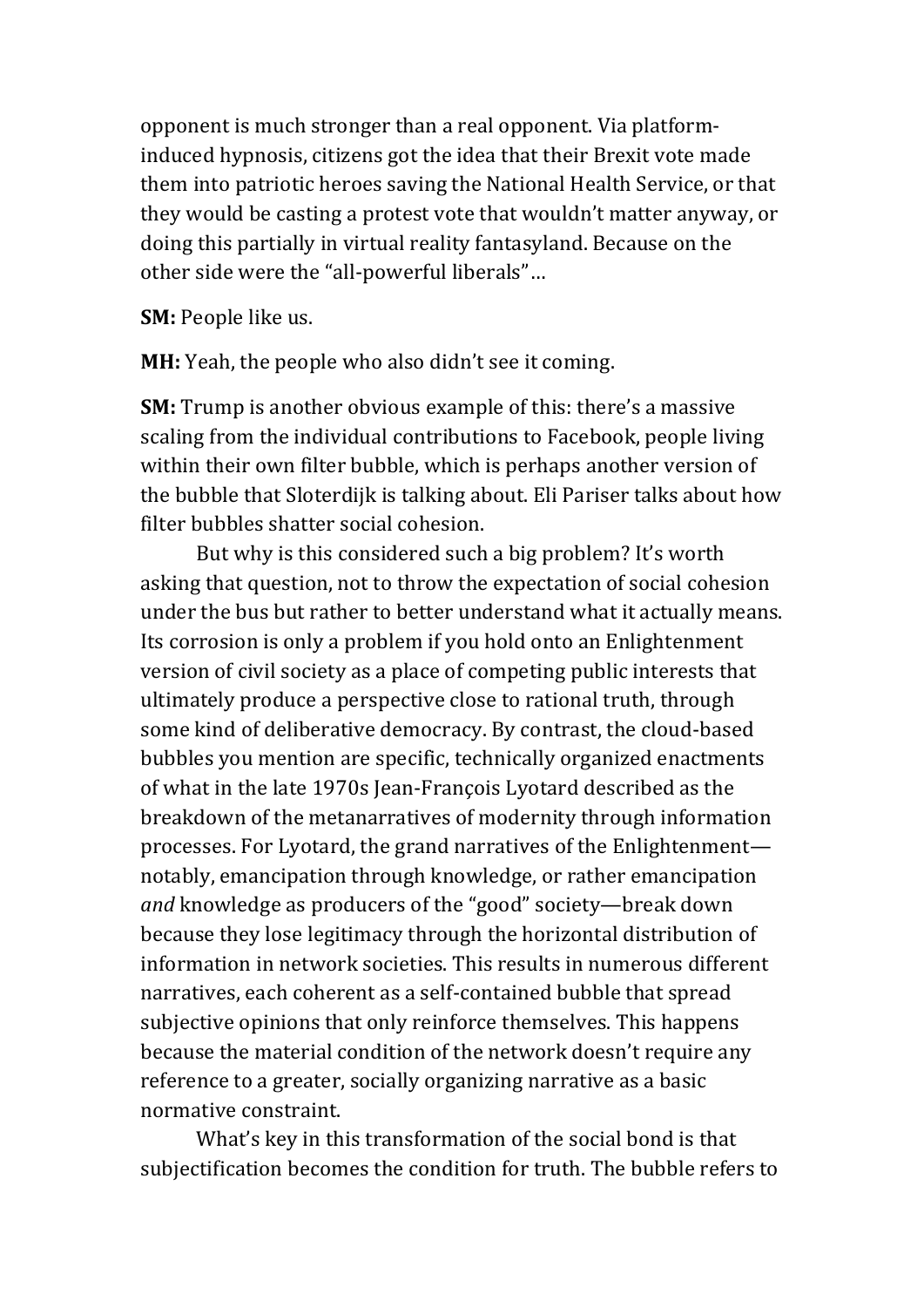subjects who live within a certain interpretation of truth due to the information they're getting, but also how it feels to be inside that selfreinforcement. It's what Stephen Colbert in 2005 called "truthiness": you don't necessarily know what the truth is, but that it just *feels* right. It's truth from the gut, not from the head, which is to say truth without an epistemological foundation. What Colbert presented as satire at that time is what Trump now does in earnest. It's the basic condition for what's called a post-truth or post-fact politics, which has been reinforced by social bubbling.

To come back to your practice more directly: it seems to me that the key issue that your work deals with—made explicit in *The Sprawl*—is that this move toward a post-truth or post-fact condition *requires* propaganda as the only viable mode of political communication, if not of social composition altogether.

**MH:** Yes. And at the same time, *The Sprawl* is about *being inside*. It's much more as if you're in flight mode *inside* propaganda. This also allows you to discern different qualities of truth-making in propaganda that can be more, or less, elegant. So, when you're talking about Trump's truth-making—Trump-making—it is the crudest form of truth-making (or lie-making) possible. It's the low-res of posttruth.

**SM:** What's important about refinement though? Isn't that a way of maintaining a critical distance, which is more typical of a skeptical position that looks for truth behind the propaganda? Also, though I think I disagree with your version of what Trump is, why is he (or, as a propagandistic phenomenon, it) at low resolution?

**MH:** The issue with propaganda and bubble-making is not just about *what* the bubble is, but also *how* it is. So, the *treatment*, let's say, of a certain proposition, is of vital importance

**SM:** Are you then like connoisseurs?

**MH:** Hobbyists, rather! It's not that once there were facts and now there are only post-facts. The idea that we have entered a fundamentally new era is tempting to believe in, but it's a technodeterminist idea. If you look at newspapers in the 1950s that stood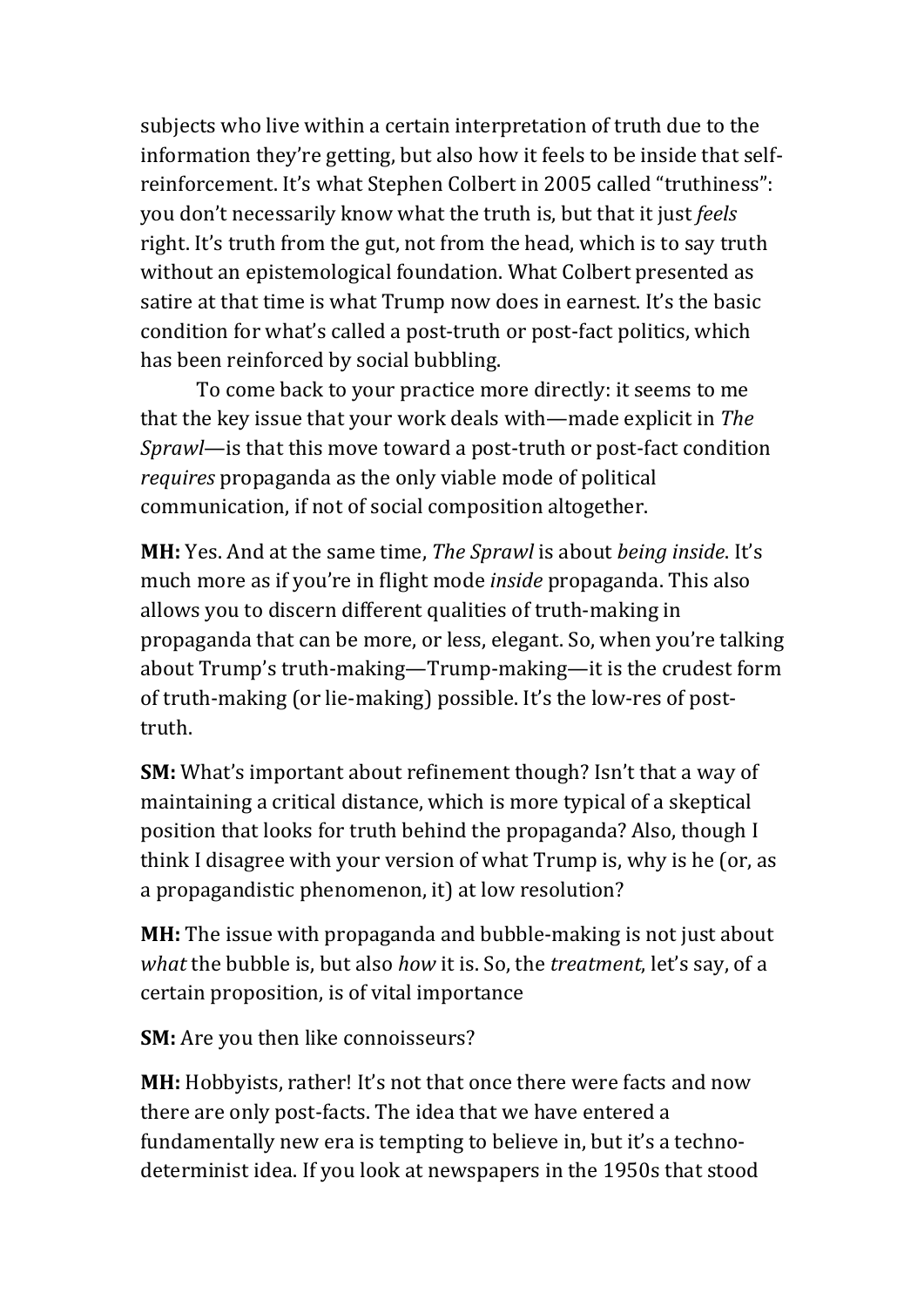for a certain party line, you would recognize the same bubbles. We also don't believe that the only alternatives to "post-facts" are "facts." 

**SM:** No, but the key difference would be that you have diverse opinions represented in various media, which are supposed to lead to a kind of consensus through deliberative democracy. By contrast, the problem you're describing is one in which the whole field of discourse is now made up of a divergent views without a consensual meeting point.

**MH:** Right, and one of the problems with "post-facts" so far has been that in order to refute them, one first needs to repeat them. That reiteration of the untruth is part of the post-truth condition. Hillary Clinton tried to get around this by asking people to "go to hillaryclinton.com to check if what Donald just said is true."<sup>1</sup>

**SM:** Essentially, political discourse has become clickbait. I read something around the beginning of the Trump candidacy on this subject. Basically, Trump began his presidential bid as a promotional campaign for himself as a brand. His strategy was to "suck all the oxygen out of the room": he says things that will immediately become the talking points so that attention always goes to him and on his terms. Everything he says is simply meant to generate a reaction, which serves to propagate his brand.

It has been interesting to see this strategy become power, because what's key is that the content of what he says is entirely subordinated to his mediatized presence. Content becomes a mechanism of "likes" (however much one may dislike what he says). The question then concerns what the basis for communication becomes. If the common space of discourse—which in the modern period was called rationalism or community—is now weak or subordinated to these affective, rhetorical, persuasive power claims, which are the domain of propaganda, what is happening to communication in general?

 $\overline{a}$ 

 $1$  "Clinton brought up the website early in the debate, asking viewers to go to the website to follow along during the debate. She also called on "the fact checkers" several times during the debate." See https://mashable.com/2016/09/26/clintonwebsite-fact-checker/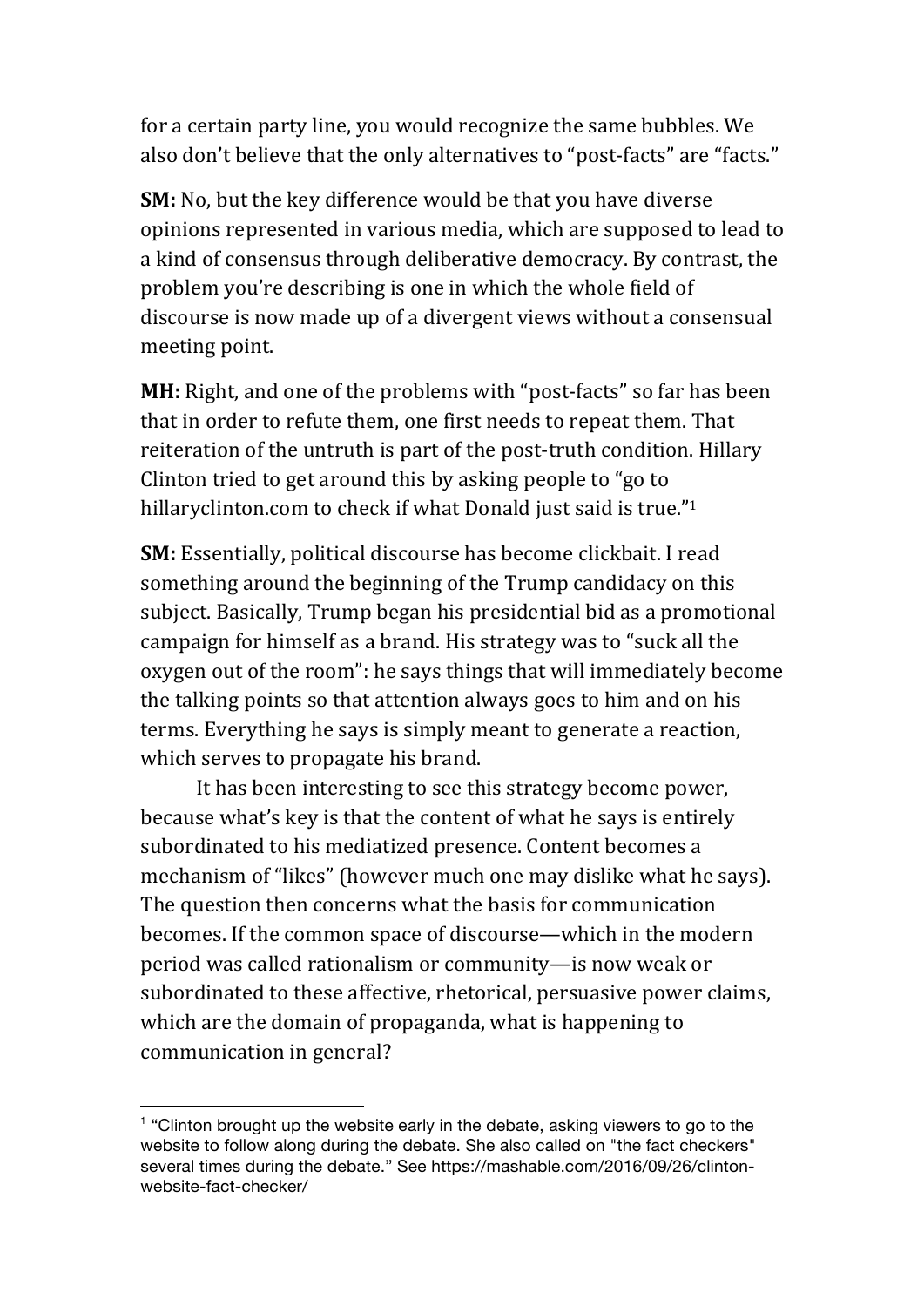**MH:** The strategy is to disrupt, contradict, to make no sense, and produce information that spontaneously combusts.

**SM:** Could you say a little more about the high-definition version of this kind of disinformation? What do you find is more sophisticated about it?

**MH:** Pre-Trump, one Russian argument has been that no news platform can be objective. The claim was constructed as follows: every large mainstream broadcaster has ties with their national government's policy, the BBC and CNN as much as Russia Today (RT). The claim that you actually *can* exist in an objective space outside the influence of geopolitics is never really true. Based on this idea, RT has entitled itself to have their platform create not so much a single "national" story, but lots of possibilities, questions, and alternative theories around events reported in the news. By opening up a Pandora's box of possible, alternative hypotheses, RT catalyzes epistemic uncertainty; it does not offer a single counter-narrative, but different versions.

The production of this kind of disinformation also often involves creating forms of analog, offline parallel constructions. The Russian manufacturer of the missile that took down Malaysia Airlines Flight 17 in 2014, created a Vladimir Tatlin-like experimental installation of one such missile, mounted on a wooden, constructivist structure. They then positioned a discarded plane fuselage next to it. They exploded the missile to demonstrate that actually this could not have been the weapon that downed MH17. They made a video of it that was subsequently released online. The degree of investment in creating this story is absurdly deep. It is an entire parallel reality, not just a few incoherent lines.

**SM:** For the sake of clarification, and because we're talking now about Russia, let's compare this propagandistic method to that of the Soviet Communist period. *Pravda*, which translates to "truth," was the newspaper for the Communist Party's propaganda. The paper and everything in it were clearly understood *as* communist propaganda. So, there was a kind of enactment of clear political authority.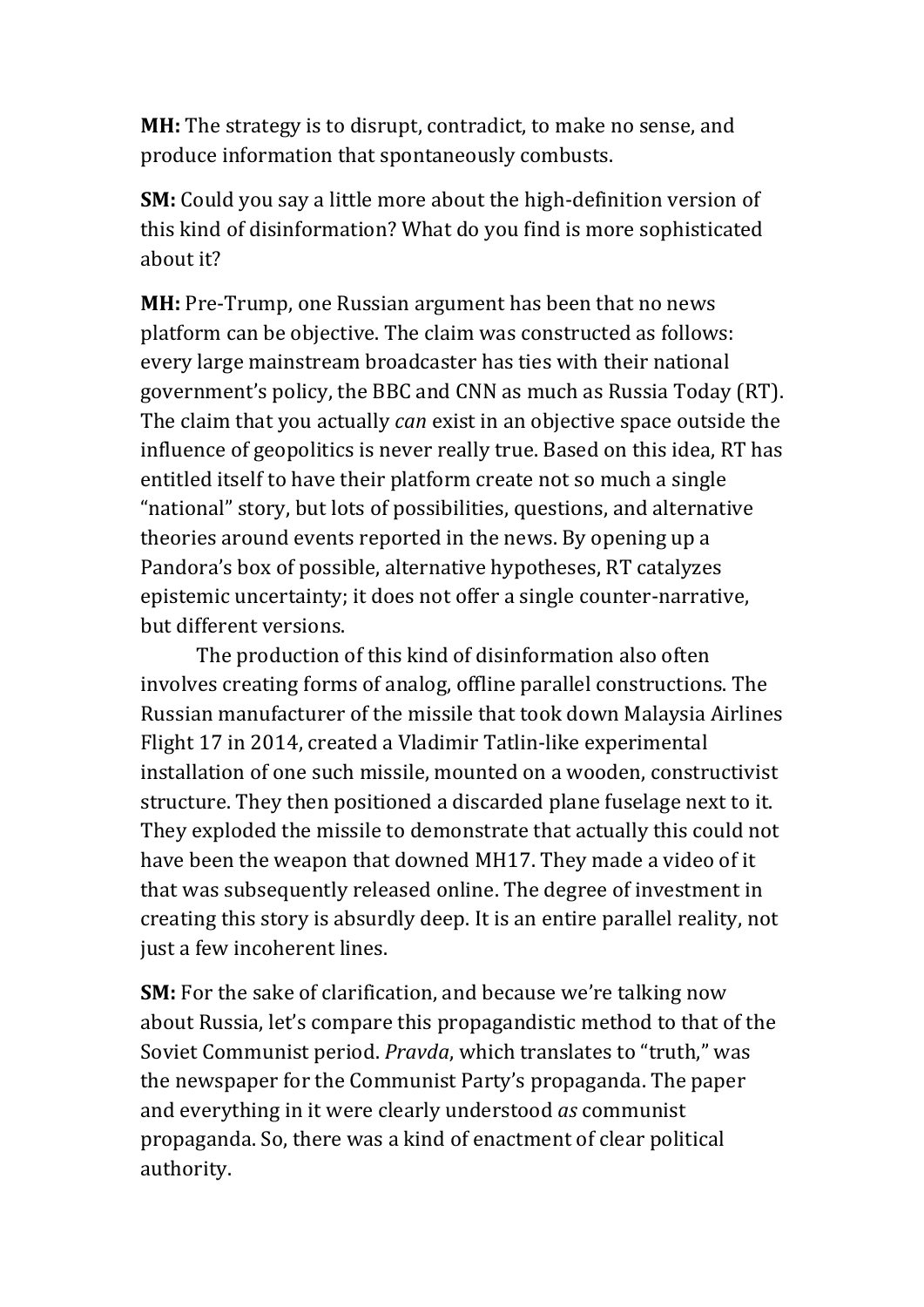**MH:** An official version.

**SM:** Yeah, but it's clearly not the truth, and that was probably well understood by a good proportion of its readership. But it was one message, and you had to accept it even if you didn't believe it. But following what you've just said, propaganda today is completely different. It produces a multiplicity of narratives, each of which could be true, but the net effect of which is to discredit any official narrative from any side. Is the strategic aim just to get rid of the viability of a credible truth claim?

**MH:** The Russian language has two words for truth. Not just *pravda*, but also *istina*, a higher spiritual truth that can't be grasped in the everyday. But the situation isn't particularly Russian. In general, in a fuzzy landscape where nobody knows what's real, and everyone gets to have their freedom of speech and their opinions without adhering to the meeting point of the real, power goes unchallenged and becomes medieval.

Did you see the citation from Leo Tolstoy's "What Is Art?" in *The Sprawl*? Were you not, like us, thoroughly fulfilled by this citation?

**SM:** Absolutely not.

**MH:** Tolstoy is saying that in order to make us experience a wolf, there needn't be a wolf. It could have been invented. Isn't that a simple way to address an element of post-truth that goes missing in the discussion? Are we losing our ability to cope with fiction, and is this becoming exploited by political actors who use our fading fiction-literacy for their own gains? Besides, Tolstoy—who asserted that art should never be used in service of any power—returns to the emotional truth of a shared narration.

**SM:** I guess. It makes sense to me in its own terms, but it's an expressionistic and representational notion of art. When Tolstoy says a successful work of art is an individual expressing something that the recipient understands and feels, then there is perhaps a kind of truth. But it's an affective truth, set into a subjective basis as a unique experience. However, in the conditions you have been describing, it's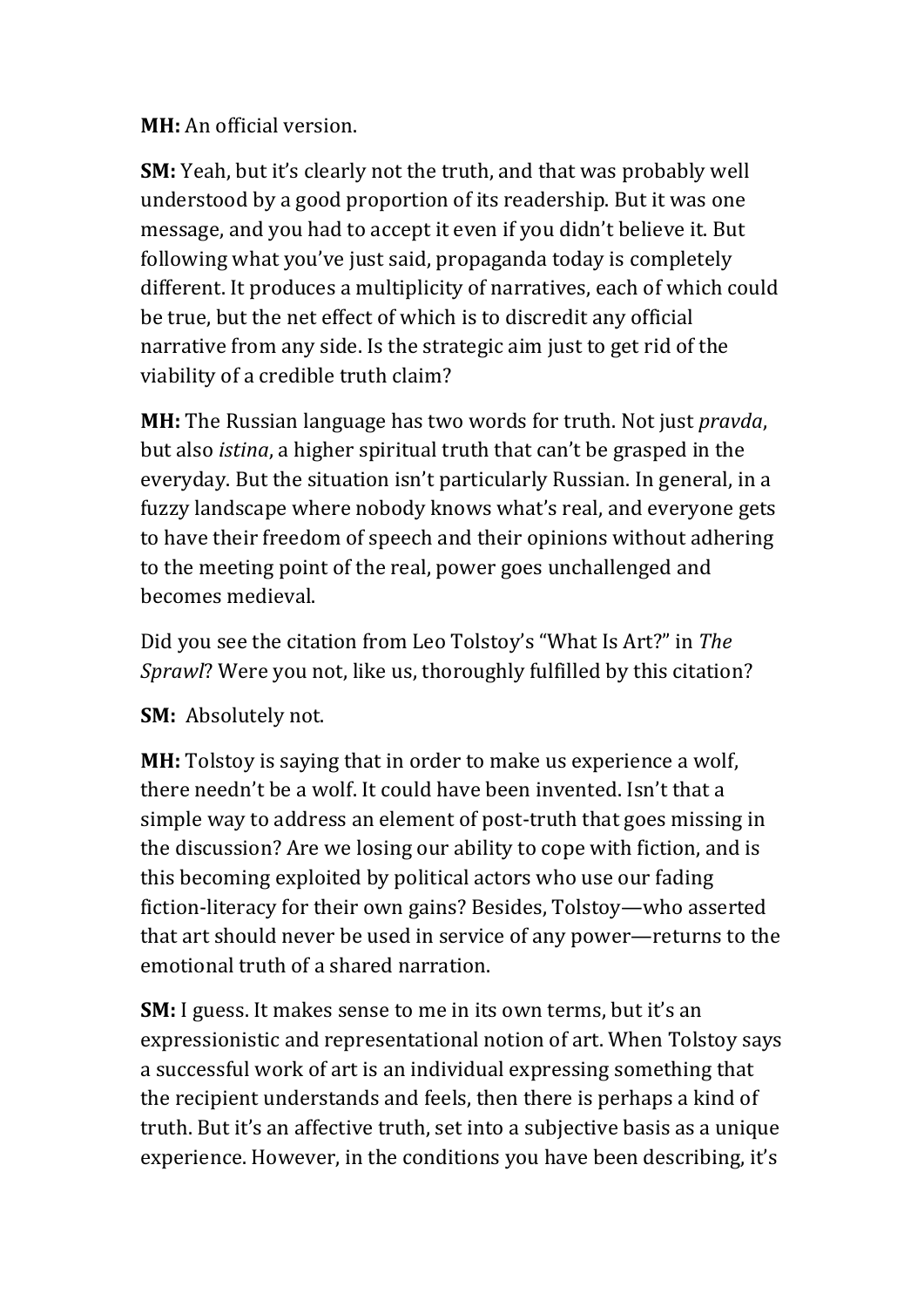important that there are *many* bubbles, not just the extension of the artist's bubble to another person. And it's the aggregate effect of this production of multiple, unique subjective truths that I'm interested in.

It seems to me that what you've identified in the idea of propaganda is the net consequence of all these strategic and corporatized notions of art. The consequences of which are very different from what Tolstoy is describing, as much as his account—if you are into it, which I am not—may be a good description of what art should do on the micro-level of subjective experience. You could say that such an aggregate-level effect is a consequence of postmodernity as Lyotard described and theorized it—there are only small narratives without any calibrating grand narrative—as it is the realization of now fairly ingrained poststructuralist claims that all socalled truths are power claims. And that feeds into the assumptions you'd expect for critical art practice: skepticism toward power and toward anything that claims to be the truth, because art is supposed to stand for something else.

So what interests me in your position regarding art is that somehow your work on propaganda addresses what certain state or state-corporate actors are now doing as large-scale network operators, as a kind of instrumentalized postmodern, poststructuralist avant-garde. What you're dealing with is how, in a sense, state-level organizations have caught up with the things that have been happening in art for some thirty to forty years now: the dismissal of the grand narrative, the primacy of the subjective position that this multiplicity of positions all have equal validity and so on. All you're left with here is a series of alternatives without a unifying horizon or a gathering narrative.

The problem then for contemporary art, or at least for art that makes critical claims, is that it sets itself up to be counter-statist, counter-hegemonic, anti-capitalist, and so on. But the dominant powers, perhaps most clearly exemplified by Russia, are now replicating or duplicating exactly what critical art practices have been doing for some time. If we still want to maintain a critical position via the received precepts of contemporary art, this is a crisis. We can no longer maintain any distance or separation from a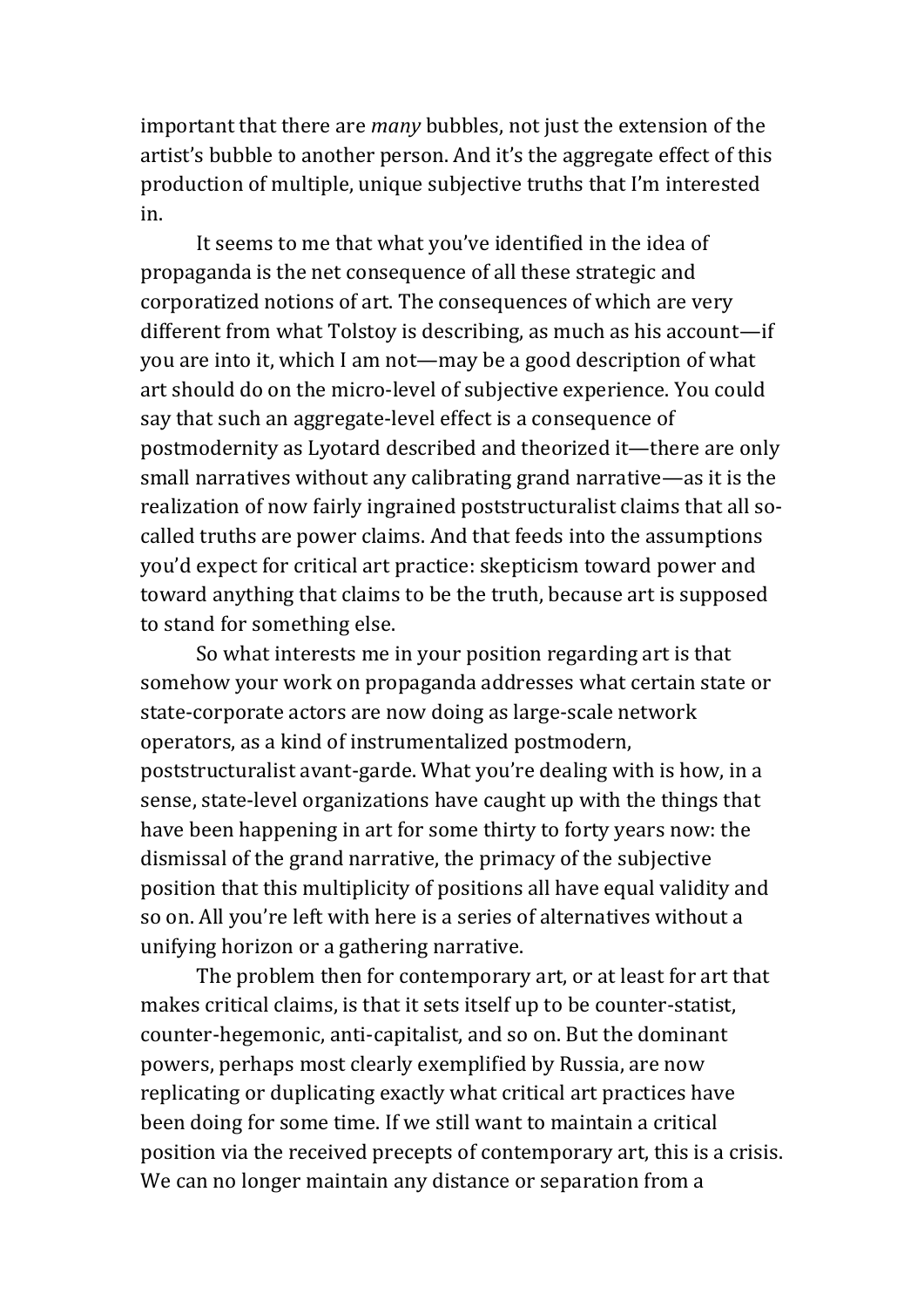powerful actor "over there."

But I wonder if your ambivalent position on our mininarratives versus the untruths of big power takes a stance other than the paralyzing dilemma contemporary art now faces. Do you see some potential in the fact that there is a convergence between the way that art and the state operate, and that you're exactly at the intersection point between those two things? I'm wondering whether that feels like an opportunity or a curse, because it seems to me you nonetheless want to remain skeptical of the state.

**MH:** We see many limits to rendering everything through a geopolitical lens, and in fact we also really need to expand the way that we tell stories, the way we work, and the way that we translate things that we feel into things that other people then can also feel.

## **FACT CHECKER**

*-* **the earlier work's concern with state-branding**: Metahaven and Marina Vishmidt (eds.) *Uncorporate Identity: Metahaven* (Baden: Lars Müller Publishers, 2010).

*-* **during the July 2016 so-called "coup d'état" in Turkey Recep Erdogan addressed the people via FaceTime**: Reuters, "Erdogan addresses Turkey via FaceTime amid attempted coup — video," *The Guardian*, 16 July 2016 [www.theguardian.com/world/video/2016/jul/15/erdoganfacetime-turkey-coup-attempt].

*-* **the US state was heavily backing Twitter and putting pressure on the Egyptian authorities to keep it open through the street protests**: Sharon Gaudin, "Social networks credited with role in toppling Egypt's Mubarak," *Computerworld*, 11 February 2011 [www.computerworld.com/article/2513142/web-apps/socialnetworks-credited-with-role-in-toppling-egypt-s-mubarak.html]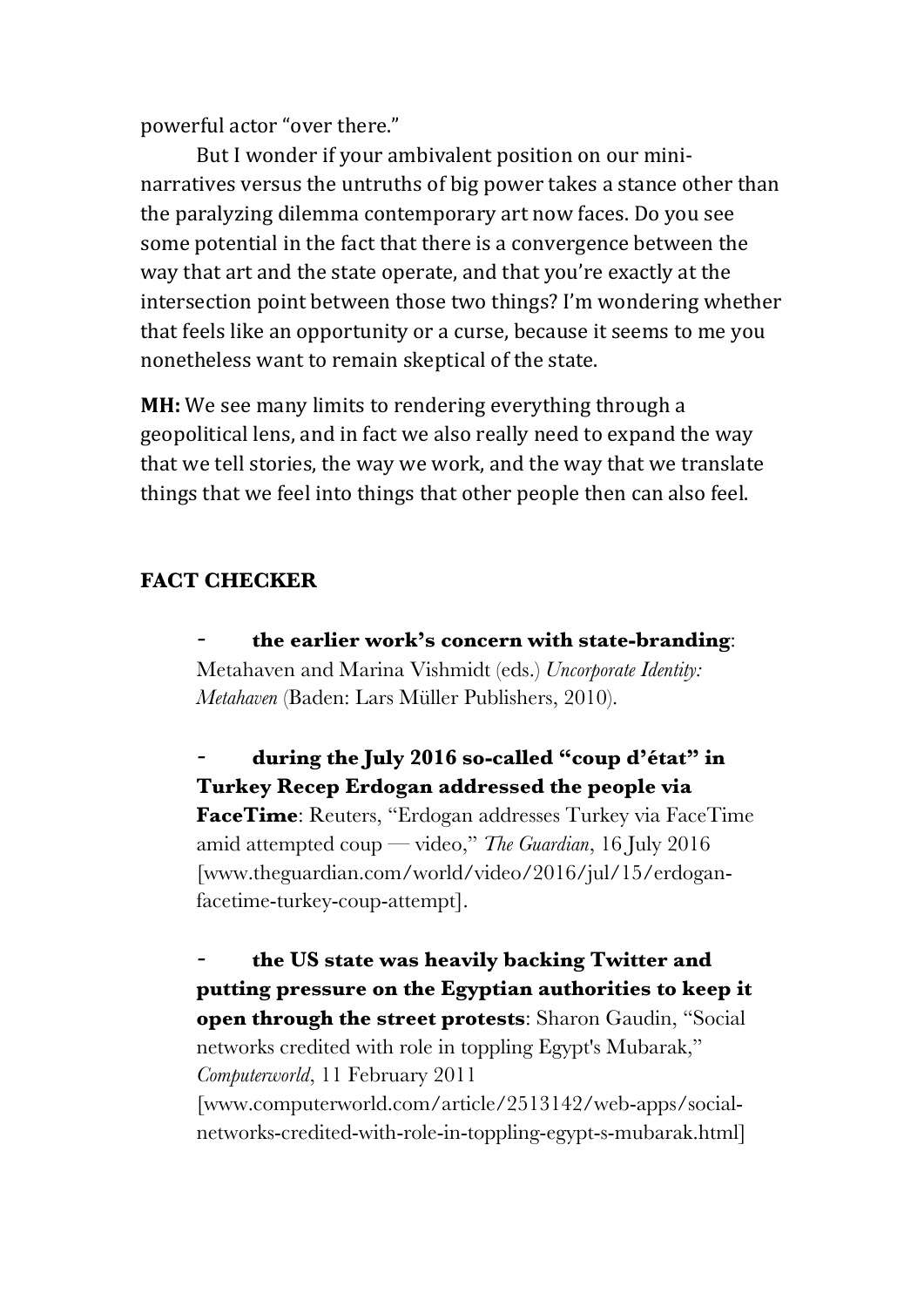*-* **Peter Sloterdijk writes about the "celestial domes"**: Peter Sloterdijk, *Spheres Volume I: Bubbles,* trans. Wieland Hoban (Cambridge MA: Semiotext(e)/The MIT Press, 2011).

*-* **Eli Pariser talks about the filter bubble**: Eli Pariser, *The Filter Bubble: What the Internet is Hiding From You* (New York: Penguin, 2012).

*-* **an Enlightenment version of civil society — for which Jürgen Habermas has been the most notable advocate**: Jürgen Habermas, *The Structural Transformation of the Public Sphere: An Inquiry into a Category of Bourgeois Society*, trans. Thomas Burger and Frederick Lawrence (Cambridge MA: MIT

Press, 1989 [1962]).

# *-* **the breakdown what in the late 1970s Jean-François Lyotard called the grand narratives of modernity**

**through information processes**: Jean-François Lyotard, *The Postmodern Condition: A Report on Knowledge*, trans. Geoff Bennington and Brian Massumi (Minneapolis: Univ. of Minnesota Press, 2010 [1979]).

### *-* **what Steven Colbert in 2005 called "Truthiness":**

*The Colbert Report*, Pilot Episode, Comedy Central, 17 October 2005; Benajmin Zimmer, "Truthiness or Trustiness," *Language Log*, 26 October 2005

[itre.cis.upenn.edu/~myl/languagelog/archives/002586.html]; "Stephen Colbert's 'truthiness' word describes campaign rhetoric," *The Washington Post*, 18 August 2016

[www.washingtontimes.com/news/2016/aug/18/stephencolberts-truthiness-word-describes-campaig/].

*-* **Hillary [Clinton] tried to get round this by asking people to "go to hillaryclinton.com to check if what Donald just said is true"**: Jason Abbruzzese, "Hillary Clinton turned her website into a fact checker for the debate", *Mashable*, 27 September 2016 **[**https://mashable.com/2016/09/26/clintonwebsite-fact-checker/].